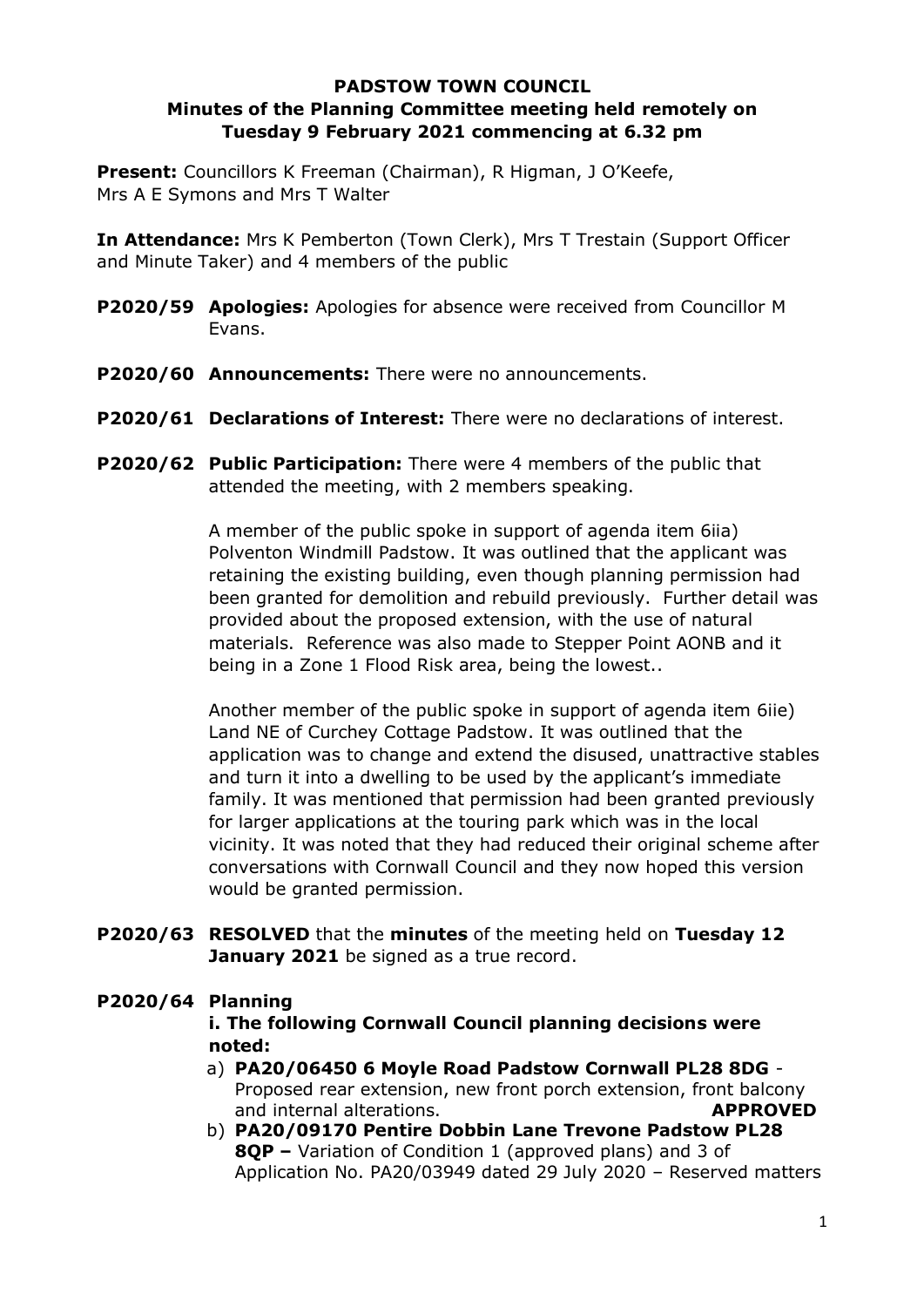application following outline approval PA17/08592 (access, appearance, landscaping, layout and scale) **APPROVED**

- c) **PA20/09496 Trelawney Trevone Road Trevone Padstow PL28 8QY –** Installation of solar panels to existing garage roof to the rear of the site. **APPROVED**
- d) **PA20/09974 Westerlies Southway Windmill Padstow PL28 8RN** – Erection of front single storey extension. **APPROVED**
- e) **PA20/10562 Trenoder Windmill Padstow Cornwall Pl28 8RY –** Proposed extension linking existing outbuilding to house and installing a slate hung dormer in the main roof. **APPROVED**
- f) **PA20/10581 Driftwood Southway Windmill Padstow PL28 8QH-** Householder planning application for the remodeling of the appearance with first floor additions and extensions. **APPROVED**
- g) **PA20/10822 The Nook Fentonluna Lane Padstow Cornwall PL28 8BA –** Non material amendment (No 2) to application no. PA17/07415 dated 21<sup>st</sup> November 2017 for the demolition of buildings associated with former Tropical Gardens. Erection of new 2-storey 4 bedroom dwelling, widening of opening in northern boundary wall and associated landscaping works namely- amending east elevation from a hipped cantilever to a gable with supported first floor bay. Other amendments noted in PA18/11593 remain extant. **APPROVED**

## **ii. RESOLVED to make the following planning application responses to the Planning Authority (Cornwall Council):**

- **a) PA20/11316 Polventon B3276 Between Treator and Harlyn Bay Road Windmill Padstow –** Construction of extension to dwelling. **SUPPORTED**
- **b) PA20/10976 West View House West View Trevone Padstow –** The proposal is to extend the existing rear single storey kitchen and sunroom with balcony above. Two storey extension to the side of the dwelling. Install two new windows at first floor level on the south west elevation. To replace the windows and bay extension at the front of the house with new windows more in keeping with the period of the house. **SUPPORTED**
- **c) PA20/11325 The Walled Garden Duke Street Padstow Cornwall –** Alterations to an existing, disused concrete structure and the installation of two accessible WCs and storage space with corrugated roof. **SUPPORTED**
- **d) PA20/11326 The Walled Garden Duke Street Padstow Cornwall –** Listed Building Consent for alterations to an existing, disused concrete structure and the installation of two accessible WCs and storage space with corrugated roof.

**SUPPORTED PROVIDED CONSERVATION OFFICER SATISFIED**